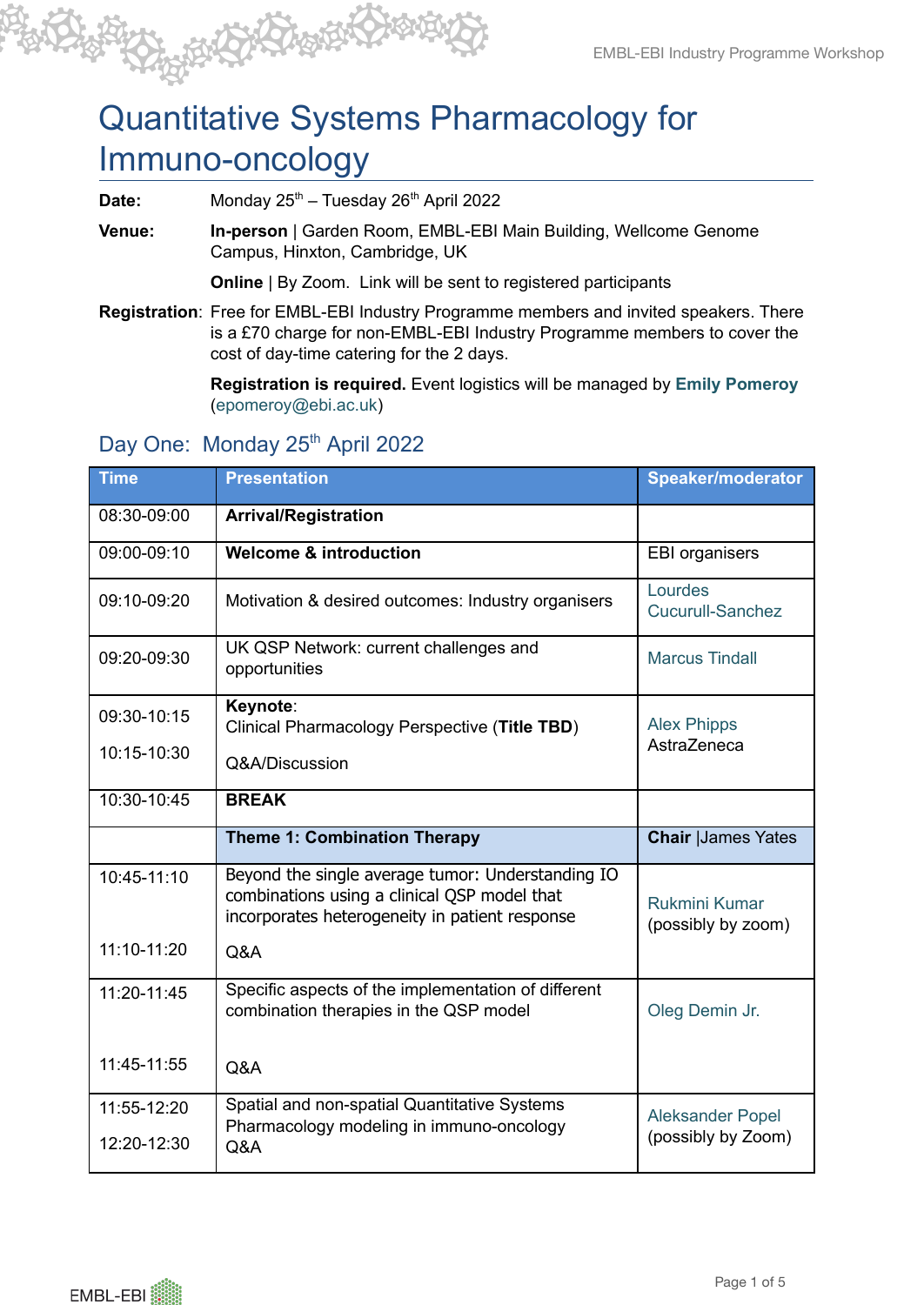| 12:30-13:00 | <b>Moderated Panel Discussion</b>                                                                             | <b>Chairs TBD</b>                          |
|-------------|---------------------------------------------------------------------------------------------------------------|--------------------------------------------|
| 13:00-14:00 | <b>LUNCH</b>                                                                                                  |                                            |
|             | Theme 2: Omics data integration                                                                               | <b>Chair   Lourdes</b><br>Cucurull-Sanchez |
| 14:00-14:25 | Integration of omics data to inform QSP models of<br>immune-oncology therapies: from principle to<br>practice | Georgia Lazarou                            |
| 14:25-14:35 | Q&A                                                                                                           |                                            |
| 14:35-15:00 | Integrating prior knowledge and omics: from<br>modelling to reasoning                                         | Sebastian<br>Lobentanzer                   |
| 15:00-15:10 | Q&A                                                                                                           |                                            |
| 15:10-15:25 | <b>Short Break</b>                                                                                            |                                            |
| 15:25-15:50 | BioModels - a resource for reproducible<br>immune-oncology models                                             | <b>Rahuman Sheriff</b>                     |
| 15:50-16:00 | Q&A                                                                                                           |                                            |
| 16:00-16:30 | <b>Moderated Panel Discussion</b>                                                                             | Orgs. TBD                                  |
| 16:30-16:45 | <b>Break</b>                                                                                                  |                                            |
|             |                                                                                                               |                                            |
|             | <b>Breakout Discussions - identifying</b><br>pre-competitive challenges                                       | <b>Moderators</b>                          |
|             | Group 1   In-person: Combination Therapy                                                                      | Grp1. Cristina<br>Santini                  |
|             | Group 2   In person: Omics data integration                                                                   | Grp 2. Rahuman<br>Sheriff (+Henning)       |
| 16:45-17:45 | Group 3   Online: Combination Therapy                                                                         | Grp 3. Blerta Shtylla                      |
|             | Group 4   Online: Omics data integration                                                                      | Grp 4. TBD                                 |
| 17:45-18:15 | <b>Feedback from Breakout Discussions</b>                                                                     |                                            |
| 18:15-18:30 | <b>Final discussion/Wrap-up Day 1</b>                                                                         |                                            |
|             | <b>NETWORKING (venue TBD)</b>                                                                                 |                                            |
| 18:30-19:00 | Transit to venue for dinner                                                                                   |                                            |

HONGHA CH

模

RA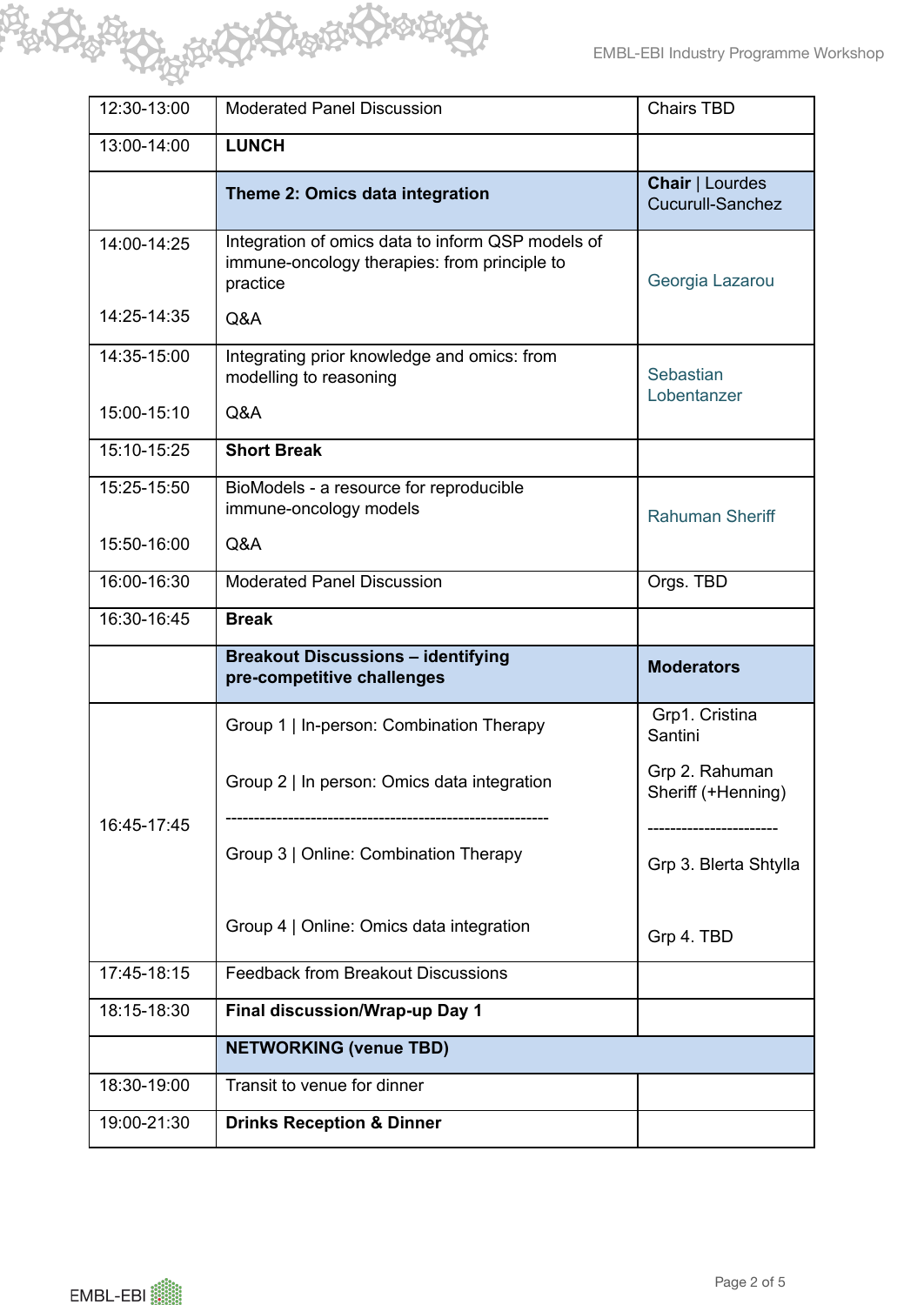### Day Two: Tuesday 26<sup>th</sup> April 2022

EN A

| <b>Time</b>                | <b>Presentation</b>                                                                                                                                          | <b>Speaker/moderator</b>                        |
|----------------------------|--------------------------------------------------------------------------------------------------------------------------------------------------------------|-------------------------------------------------|
| 09:00-09:30                | <b>Arrival/Registration</b>                                                                                                                                  |                                                 |
| 09:30-09:40                | Welcome - Day 2                                                                                                                                              |                                                 |
| 09:40-09:55                | Overview of Day 1                                                                                                                                            | Edgardo Ferran                                  |
|                            | Theme 3: Living drug products                                                                                                                                | Chair   Alexander<br>Ratushnyy                  |
| 09:55-10:20<br>10:20-10:30 | Assessing the Impact of CAR T Memory, Effector, and<br>Exhausted Cell State Dynamics on Lymphoma Patient<br>Trajectories through Mechanistic Modeling<br>Q&A | <b>Liam Brown</b>                               |
| 10:30-11:00                | <b>Break</b>                                                                                                                                                 |                                                 |
| 11:00-11:25<br>11:25-11:35 | <b>Novartis use case</b><br>Cellular Kinetic-Pharmacodynamic Modeling<br>Approaches for Chimeric Antigen Receptor T-Cell<br>(CAR-T) Therapies                | Anwesha<br>Chaudhury<br>(by zoom)               |
|                            | Q&A                                                                                                                                                          |                                                 |
| 11:35-12:00<br>12:00-12:10 | Takeda use case<br>Role of Mathematical Modeling of Cell Therapies<br>Q&A                                                                                    | Lulu Chu<br>(by zoom)                           |
| 12:10-12:15                | <b>Short Break</b>                                                                                                                                           |                                                 |
| 12:15-12:45                | <b>Moderated Panel Discussion</b>                                                                                                                            | Orgs. TBD                                       |
| 12:45-13:00                | Breakout groups - define pre-competitive space<br>Zoom breakouts for online attendees                                                                        | All                                             |
| 13:00-14:00                | <b>LUNCH</b>                                                                                                                                                 |                                                 |
|                            | <b>QSP COLLABORATIVE SPACES</b>                                                                                                                              | <b>Chair   Marcus</b><br><b>Tindall</b>         |
| 14:00-14:30                | FDA speaker/Talk title TBD                                                                                                                                   | Jane Bai                                        |
| 14:30-14:40                | Q&A                                                                                                                                                          | (by zoom)                                       |
| 14:40-15:00                | Current outlook for funding and Consortia<br>opportunities                                                                                                   | <b>Henning Hermjakob</b><br>and/or others (TBC) |
| 15:00-15:15                | Q&A & General Discussion                                                                                                                                     |                                                 |
| 15:15-15:30                | Wrap-up main workshop event and next steps                                                                                                                   | Organisers                                      |

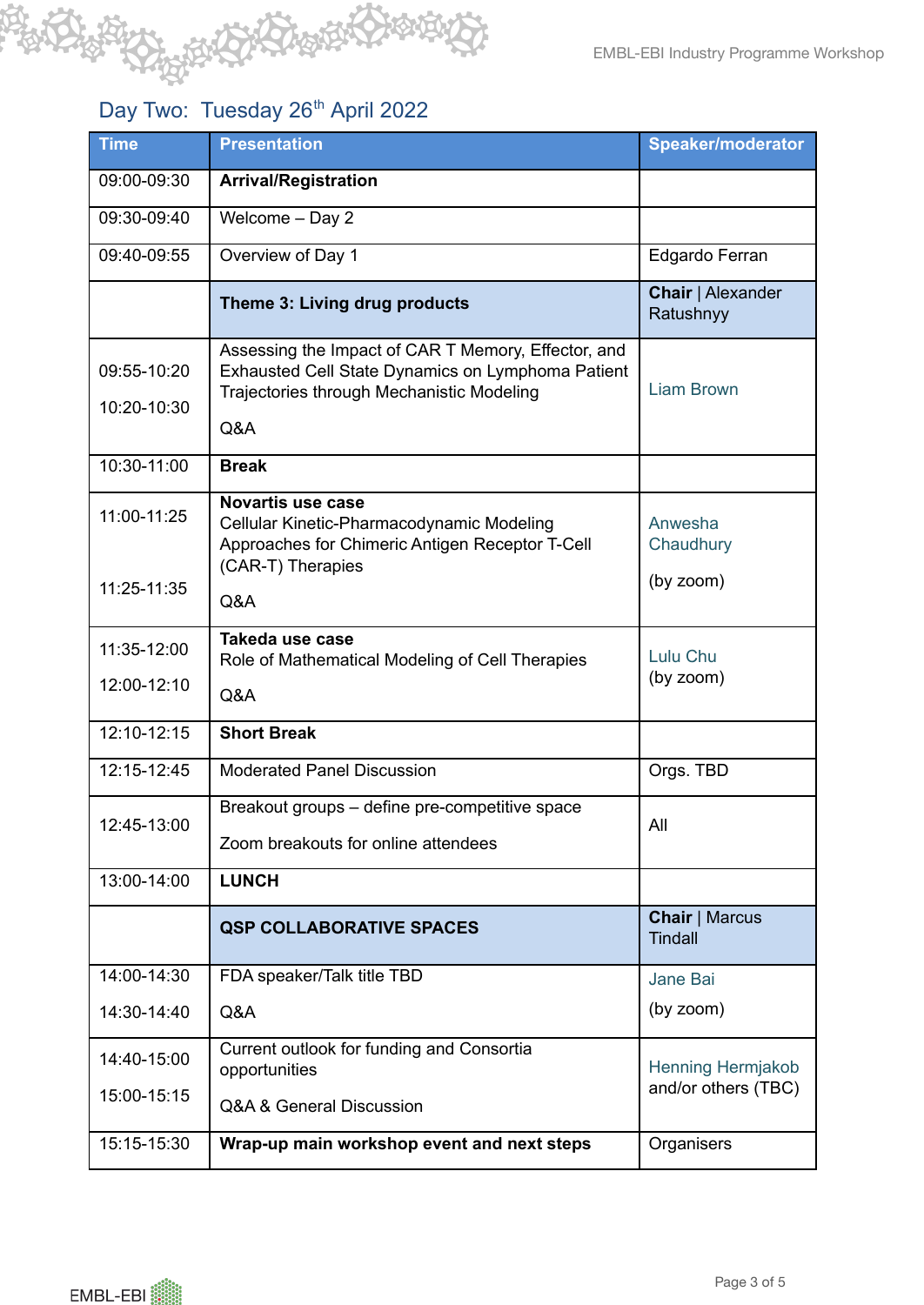| 15:30-15:45 | <b>Break</b>                                                             |                        |
|-------------|--------------------------------------------------------------------------|------------------------|
|             | Developing ideas & partnerships for collaboration                        |                        |
| 15:45-16:00 | Objectives & desired outcomes                                            | Lourdes/Marcus         |
| 16:00-17:00 | Discussion: formulate and capture ideas for proposals<br>& collaboration | <b>Rahuman Sheriff</b> |
| 17:00-17:30 | Wrap-up and next steps                                                   | Organisers             |
| 17:30       | End of workshop                                                          |                        |

# EMBL-EBI organisers

A BUTTON BUTTON BATTLE

Effie Mutasa-Gottgens: [effie@ebi.ac.uk](mailto:effie@ebi.ac.uk) | Edgardo Ferran | Rahuman Sheriff

### Organisers & collaborators

Lourdes Cucurull-Sanchez, **GSK** | James Yates, **GSK** | Marcus Tindall, **Reading University** | Giovanni Di Veroli, **AstraZeneca** | Alexander Ratushnyy, **Bristol-Myers Squibb** | Javier Estrada Díez, **Novartis** | Peter Bloomingdale, **Merck** | Brian Topp, **Merck** | Cynthia Musante, **Pfizer** | Blerta Shtylla, **Pfizer** | Cristina Santini, **Roche**

## Background & Motivation

Quantitative Systems Pharmacology (QSP) modelling and analysis is now a consolidated discipline, and the UK QSP Network is leading in helping to shape best practice for QSP modelling. The EMBL-EBI is already involved in developing approaches to decipher systems biology in oncology, while in the pharmaceutical industry, immuno-oncology is a key area of therapeutic interest for drug discovery and development. The proposed workshop therefore presents an opportunity for the EMBL-EBI, UK QSP Network and Pharma Industry to engage in cutting edge scientific discussions, with a view to identifying and developing pre-competitive research.

### Scope

The workshop will not be exclusively focused on modelling but will also include presentations from experimental researchers as well as demonstrate translation and application of QSP modelling in practice. It will be important to demonstrate the value of QSP and to improve knowledge of the associated challenges of using QSP approaches as for example when developing experimental systems for pre-clinical applications. Topics proposed for the workshop are therefore as follows:

#### **Theme 1: Combination therapies**

- Rationale
- How well defined are the represented systems
- Selected modalities

#### **Theme 2: Omics data integration**

- Inference of QSP networks from prote(omics) data
- Approaches for integrating omics data for QSP modelling